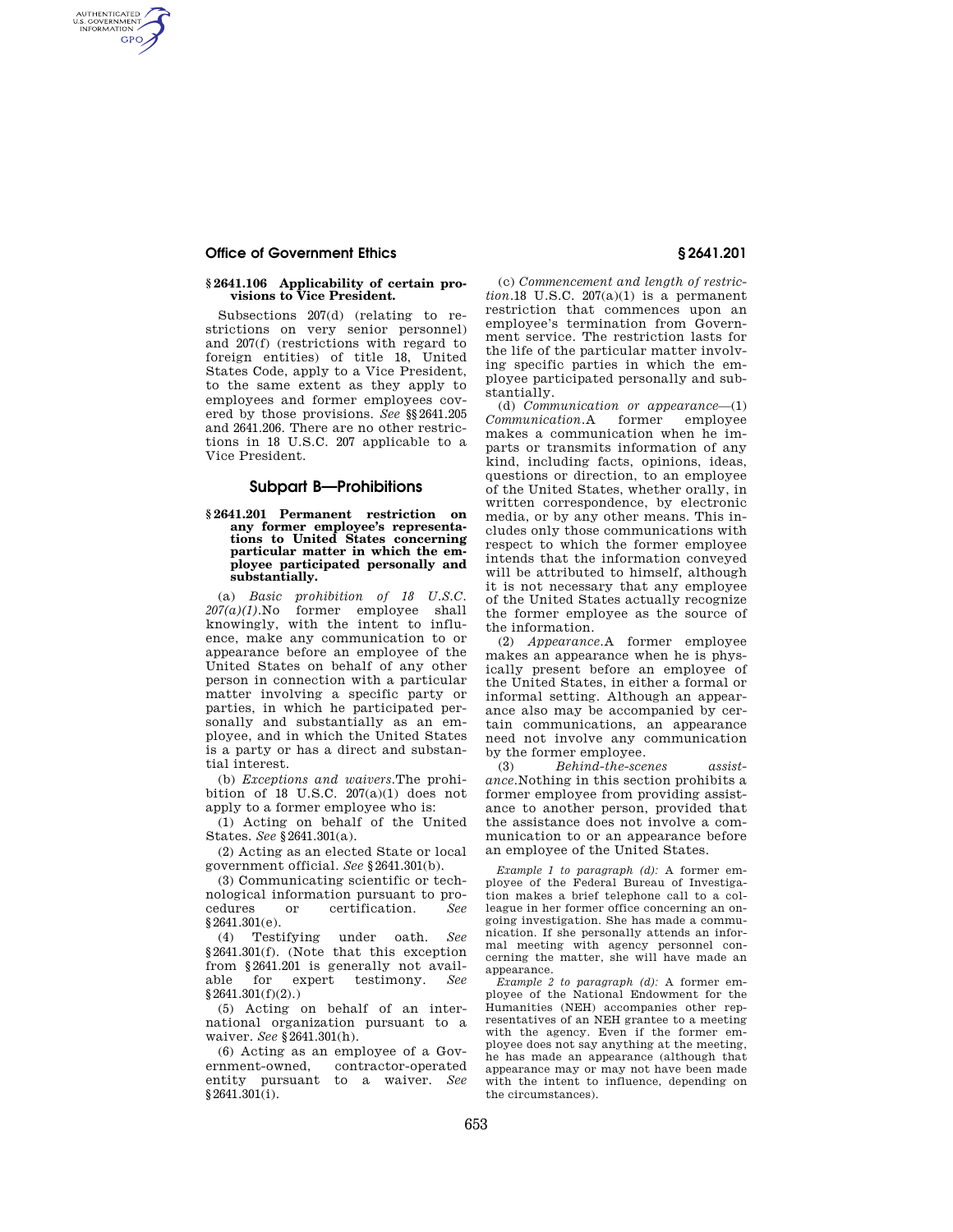**§ 2641.201 5 CFR Ch. XVI (1–1–10 Edition)** 

*Example 3 to paragraph (d):* A Government employee administered a particular contract for agricultural research with Q Company. Upon termination of her Government employment, she is hired by Q Company. She works on the matter covered by the contract, but has no direct contact with the Government. At the request of a company vice president, she prepares a paper describing the persons at her former agency who should be contacted and what should be said to them in an effort to increase the scope of funding of the contract and to resolve favorably a dispute over a contract clause. She may do so.

*Example 4 to paragraph (d):* A former employee of the National Institutes of Health (NIH) prepares an application for an NIH research grant on behalf of her university employer. The application is signed and submitted by another university officer, but it lists the former employee as the principal investigator who will be responsible for the substantive work under the grant. She has not made a communication. She also may sign an assurance to the agency that she will be personally responsible for the direction and conduct of the research under the grant, pursuant to  $$2641.201(e)(2)(iv)$ . Moreover, she may personally communicate scientific or technological information to NIH concerning the application, provided that she does so under circumstances indicating no intent to influence the Government pursuant to §2641.201(e)(2) or she makes the communication in accordance with the exception for scientific or technological information in §2641.301(e).

*Example 5 to paragraph (d):* A former employee established a small government relations firm with a highly specialized practice in certain environmental compliance issues. She prepared a report for one of her clients, which she knew would be presented to her former agency by the client. The report is not signed by the former employee, but the document does bear the name of her firm. The former employee expects that it is commonly known throughout the industry and the agency that she is the author of the report. If the report were submitted to the agency, the former employee would be making a communication and not merely confining herself to behind-the-scenes assistance, because the circumstances indicate that she intended the information to be attributed to herself.

(e) *With the intent to influence*—(1) *Basic concept.* The prohibition applies only to communications or appearances made by a former Government employee with the intent to influence the United States. A communication or appearance is made with the intent to

influence when made for the purpose of:

(i) Seeking a Government ruling, benefit, approval, or other discretionary Government action; or

(ii) Affecting Government action in connection with an issue or aspect of a matter which involves an appreciable element of actual or potential dispute or controversy.

*Example 1 to paragraph (e)(1):* A former employee of the Administration on Children and Families (ACF) signs a grant application and submits it to ACF on behalf of a nonprofit organization for which she now works. She has made a communication with the intent to influence an employee of the United States because her communication was made for the purpose of seeking a Government benefit.

*Example 2 to paragraph (e)(1):* A former Government employee calls an agency official to complain about the auditing methods being used by the agency in connection with an audit of a Government contractor for which the former employee serves as a consultant. The former employee has made a communication with the intent to influence because his call was made for the purpose of seeking Government action in connection with an issue involving an appreciable element of dispute.

(2) *Intent to influence not present.*Certain communications to and appearances before employees of the United States are not made with the intent to influence, within the meaning of paragraph  $(e)(1)$  of this section, including, but not limited to, communications and appearances made solely for the purpose of:

(i) Making a routine request not involving a potential controversy, such as a request for publicly available documents or an inquiry as to the status of a matter;

(ii) Making factual statements or asking factual questions in a context that involves neither an appreciable element of dispute nor an effort to seek discretionary Government action, such as conveying factual information regarding matters that are not potentially controversial during the regular course of performing a contract;

(iii) Signing and filing the tax return of another person as preparer;

(iv) Signing an assurance that one will be responsible as principal investigator for the direction and conduct of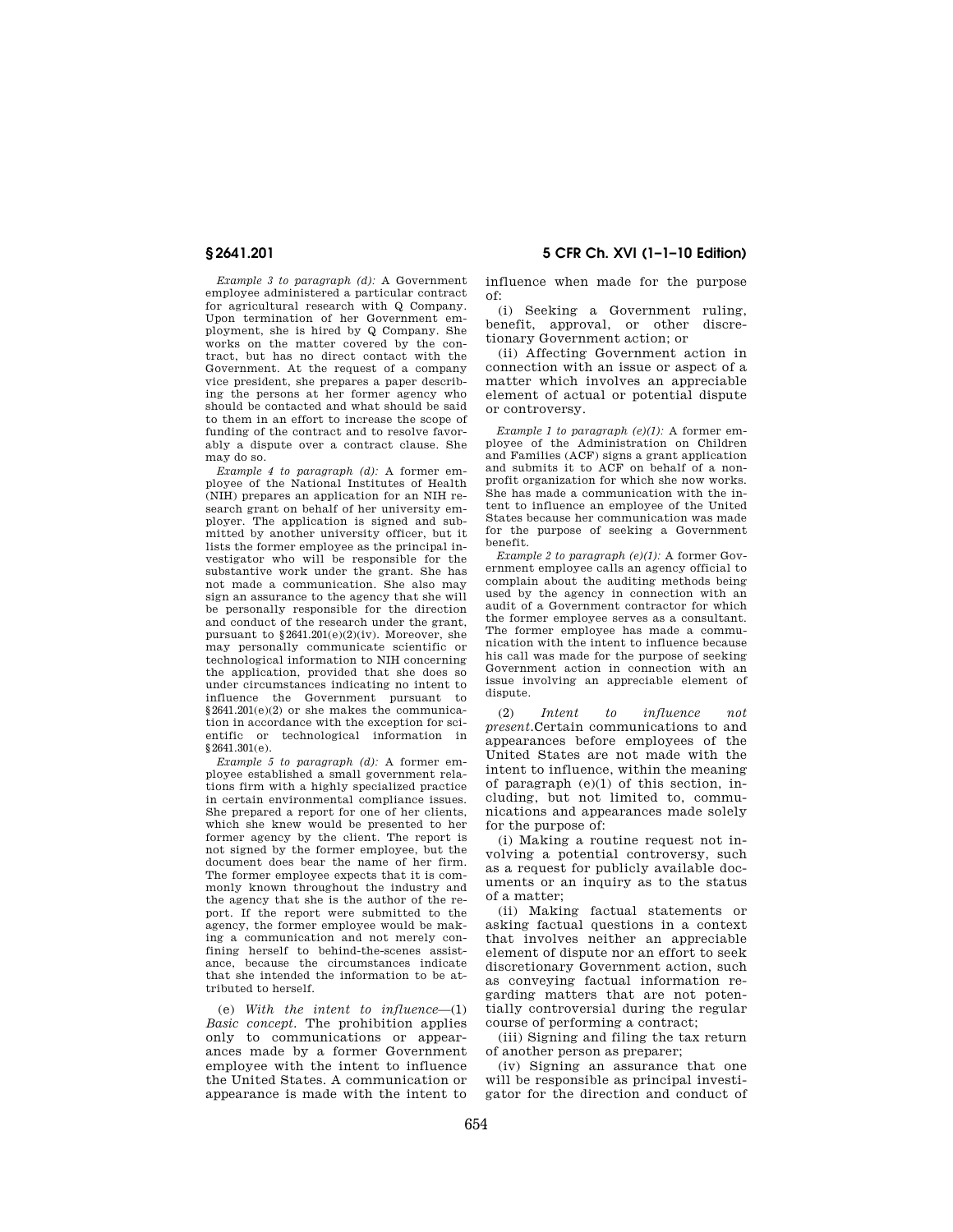research under a Federal grant (*see* example 4 to paragraph (d) of this section);

(v) Filing a Securities and Exchange Commission (SEC) Form 10–K or similar disclosure forms required by the  $SEC$ 

(vi) Making a communication, at the initiation of the Government, concerning work performed or to be performed under a Government contract or grant, during a routine Government site visit to premises owned or occupied by a person other than the United States where the work is performed or would be performed, in the ordinary course of evaluation, administration, or performance of an actual or proposed contract or grant; or

(vii) Purely social contacts (*see* example 4 to paragraph (f) of this section).

*Example 1 to paragraph (e)(2):* A former Government employee calls an agency to ask for the date of a scheduled public hearing on her client's license application. This is a routine request not involving a potential controversy and is not made with the intent to influence.

*Example 2 to paragraph (e)(2):* In the previous example, the agency's hearing calendar is quite full, as the agency has a significant backlog of license applications. The former employee calls a former colleague at the agency to ask if the hearing date for her client could be moved up on the schedule, so that her client can move forward with its business plans more quickly. This is a communication made with the intent to influence.

*Example 3 to paragraph (e)(2):* A former employee of the Department of Defense (DOD) now works for a firm that has a DOD contract to produce an operator's manual for a radar device used by DOD. In the course of developing a chapter about certain technical features of the device, the former employee asks a DOD official certain factual questions about the device and its properties. The discussion does not concern any matter that is known to involve a potential controversy between the agency and the contractor. The former employee has not made a communication with the intent to influence.

*Example 4 to paragraph (e)(2):* A former medical officer of the Food and Drug Administration (FDA) sends a letter to the agency in which he sets out certain data from safety and efficacy tests on a new drug for which his employer, ABC Drug Co., is seeking FDA approval. Even if the letter is confined to arguably ''factual'' matters, such as synopses of data from clinical trials, the communica-

tion is made for the purpose of obtaining a discretionary Government action,*i.e.*, approval of a new drug. Therefore, this is a communication made with the intent to influence.

*Example 5 to paragraph (e)(2):* A former Government employee now works for a management consulting firm, which has a Government contract to produce a study on the efficiency of certain agency operations. Among other things, the contract calls for the contractor to develop a range of alternative options for potential restructuring of certain internal Government procedures. The former employee would like to meet with agency representatives to present a tentative list of options developed by the contractor. She may not do so. There is a potential for controversy between the Government and the contractor concerning the extent and adequacy of any options presented, and, moreover, the contractor may have its own interest in emphasizing certain options as opposed to others because some options may be more difficult and expensive for the contractor to develop fully than others.

*Example 6 to paragraph (e)(2):* A former employee of the Internal Revenue Service (IRS) prepares his client's tax return, signs it as preparer, and mails it to the IRS. He has not made a communication with the intent to influence. In the event that any controversy should arise concerning the return, the former employee may not represent the client in the proceeding, although he may answer direct factual questions about the records he used to compile figures for the return, provided that he does not argue any theories or positions to justify the use of one figure rather than another.

*Example 7 to paragraph (e)(2):* An agency official visits the premises of a prospective contractor to evaluate the testing procedure being proposed by the contractor for a research contract on which it has bid. A former employee of the agency, now employed by the contractor, is the person most familiar with the technical aspects of the proposed testing procedure. The agency official asks the former employee about certain technical features of the equipment used in connection with the testing procedure. The former employee may provide factual information that is responsive to the questions posed by the agency official, as such information is requested by the Government under circumstances for its convenience in reviewing the bid. However, the former employee may not argue for the appropriateness of the proposed testing procedure or otherwise advocate any position on behalf of the contractor.

(3) *Change in circumstances.* If, at any time during the course of a communication or appearance otherwise permissible under paragraph  $(e)(2)$  of this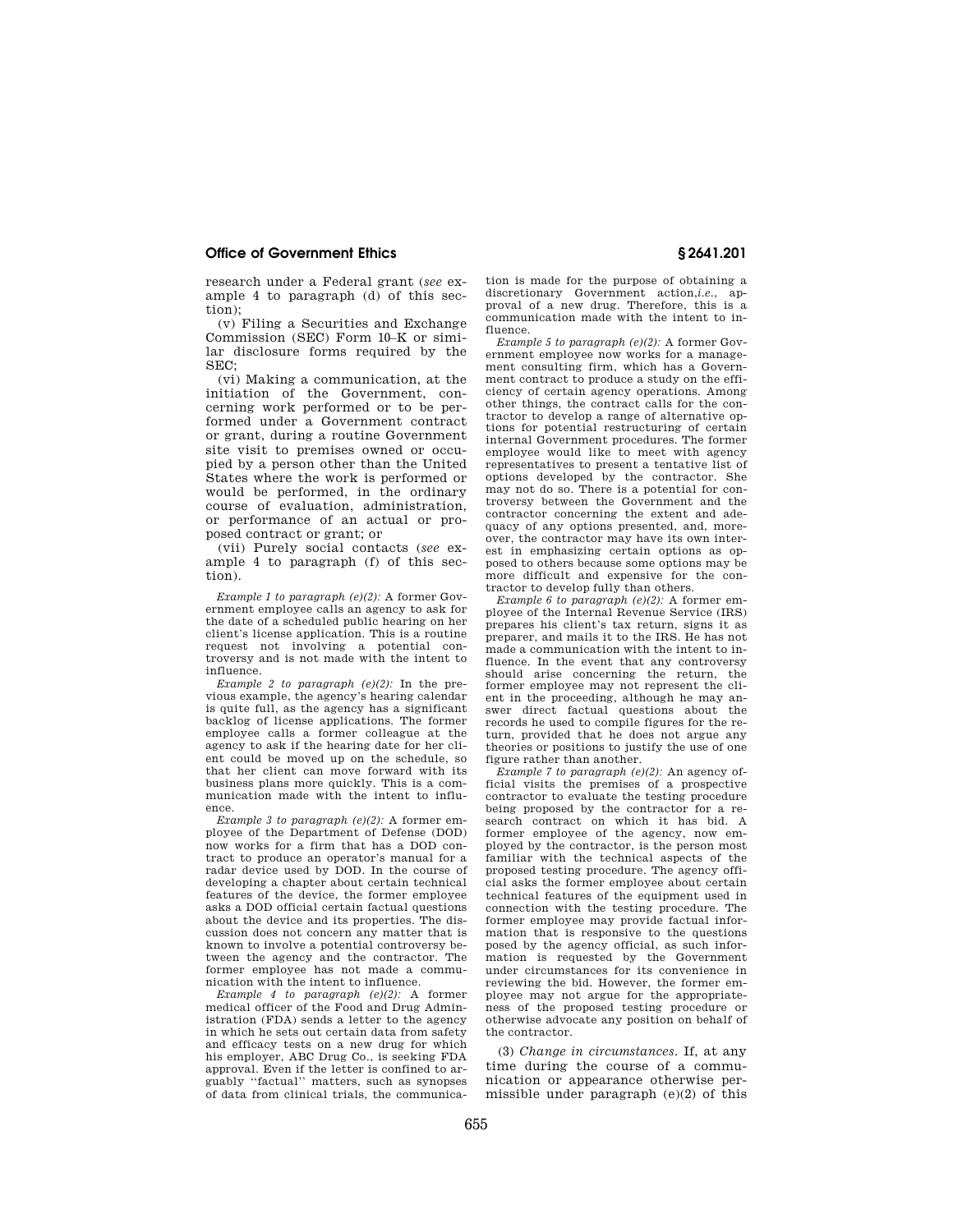section, it becomes apparent that circumstances have changed which would indicate that any further communication or appearance would be made with the intent to influence, the former employee must refrain from such further communication or appearance.

*Example 1 to paragraph (e)(3):* A former Government employee accompanies another employee of a contractor to a routine meeting with agency officials to deliver technical data called for under a Government contract. During the course of the meeting, an unexpected dispute arises concerning certain terms of the contract. The former employee may not participate in any discussion of this issue. Moreover, if the circumstances clearly indicate that even her continued presence during this discussion would be an appearance made with the intent to influence, she should excuse herself from the meeting.

(4) *Mere physical presence intended to influence.* Under some circumstances, a former employee's mere physical presence, without any communication by the employee concerning any material issue or otherwise, may constitute an appearance with the intent to influence an employee of the United States. Relevant considerations include such factors as whether:

(i) The former employee has been given actual or apparent authority to make any decisions, commitments, or substantive arguments in the course of the appearance;

(ii) The Government employee before whom the appearance is made has substantive responsibility for the matter and does not simply perform ministerial functions, such as the acceptance of paperwork;

(iii) The former employee's presence is relatively prominent;

(iv) The former employee is paid for making the appearance;

(v) It is anticipated that others present at the meeting will make reference to the views or past or present work of the former employee;

(vi) Circumstances do not indicate that the former employee is present merely for informational purposes, for example, merely to listen and record information for later use;

(vii) The former employee has entered a formal appearance in connection with a legal proceeding at which he is present; and

**§ 2641.201 5 CFR Ch. XVI (1–1–10 Edition)** 

(viii) The appearance is before former subordinates or others in the same chain of command as the former employee.

*Example 1 to paragraph (e)(4):* A former Regional Administrator of the Occupational Safety and Health Administration (OSHA) becomes a consultant for a company being investigated for possible enforcement action by the regional OSHA office. She is hired by the company to coordinate and guide its response to the OSHA investigation. She accompanies company officers to an informal meeting with OSHA, which is held for the purpose of airing the company's explanation of certain findings in an adverse inspection report. The former employee is introduced at the meeting as the company's compliance and governmental affairs adviser, but she does not make any statements during the meeting concerning the investigation. She is paid a fee for attending this meeting. She has made an appearance with the intent to influence.

*Example 2 to paragraph (e)(4):* A former employee of an agency now works for a manufacturer that seeks agency approval for a new product. The agency convenes a public advisory committee meeting for the purpose of receiving expert advice concerning the product. Representatives of the manufacturer will make an extended presentation of the data supporting the application for approval, and a special table has been reserved for them in the meeting room for this purpose. The former employee does not participate in the manufacturer's presentation to the advisory committee and does not even sit in the section designated for the manufacturer. Rather, he sits in the back of the room in a large area reserved for the public and the media. The manufacturer's speakers make no reference to the involvement or views of the former employee with respect to the matter. Even though the former employee may be recognized in the audience by certain agency employees, he has not made an appearance with the intent to influence because his presence is relatively inconspicuous and there is little to identify him with the manufacturer or the advocacy of its representatives at the meeting.

(f) *To or before an employee of the United States*—(1) *Employee of the United States*. For purposes of this paragraph, an ''employee of the United States'' means the President, the Vice President, and any current Federal employee (including an individual appointed as an employee or detailed to the Federal Government under the Intergovernmental Personnel Act (5 U.S.C. 3371–3376)) who is detailed to or employed by any: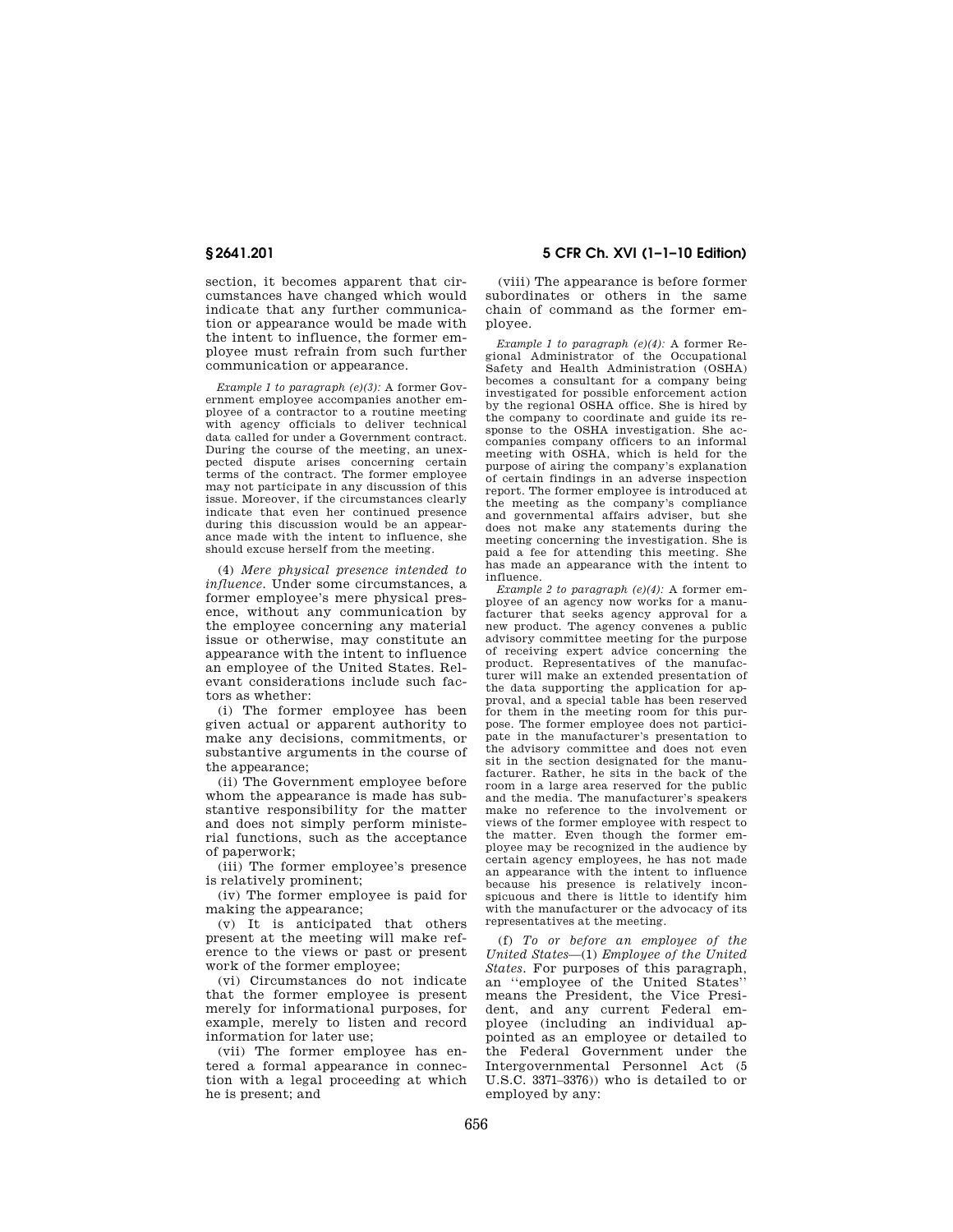(i) Agency (including a Government corporation);

(ii) Independent agency in the executive, legislative, or judicial branch;

(iii) Federal court; or

(iv) Court-martial.

(2) *To or before.* Except as provided in paragraph (f)(3) of this section, a communication ''to'' or appearance ''before'' an employee of the United States is one:

(i) Directed to and received by an entity specified in paragraphs  $(f)(1)(i)$ through  $(f)(1)(iv)$  of this section even though not addressed to a particular employee, e.g., as when a former employee mails correspondence to an agency but not to any named employee; or

(ii) Directed to and received by an employee in his capacity as an employee of an entity specified in paragraphs  $(f)(1)(i)$  through  $(f)(1)(iv)$  of this section, e.g., as when a former employee directs remarks to an employee representing the United States as a party or intervenor in a Federal or non-Federal judicial proceeding. A former employee does not direct his communication or appearance to a bystander who merely happens to overhear the communication or witness the appearance.

(3) *Public commentary.* (i) A former employee who addresses a public gathering or a conference, seminar, or similar forum as a speaker or panel participant will not be considered to be making a prohibited communication or appearance if the forum:

(A) Is not sponsored or co-sponsored by an entity specified in paragraphs  $(f)(1)(i)$  through  $(f)(1)(iv)$  of this section;

(B) Is attended by a large number of people; and

(C) A significant proportion of those attending are not employees of the United States.

(ii) In the circumstances described in paragraph  $(f)(3)(i)$  of this section, a former employee may engage in exchanges with any other speaker or with any member of the audience.

(iii) A former employee also may permit the broadcast or publication of a commentary provided that it is broadcast or appears in a newspaper, periodical, or similar widely available publication.

*Example 1 to paragraph (f):* A Federal Trade Commission (FTC) employee participated in the FTC's decision to initiate an enforcement proceeding against a particular company. After terminating Government service, the former employee is hired by the company to lobby key Members of Congress concerning the necessity of the proceeding. He may contact Members of Congress or their staff since a communication to or appearance before such persons is not made to or before an ''employee of the United States'' as that term is defined in paragraph (f)(1) of this section.

*Example 2 to paragraph (f):* In the previous example, the former FTC employee arranges to meet with a Congressional staff member to discuss the necessity of the proceeding. A current FTC employee is invited by the staff member to attend and is authorized by the FTC to do so in order to present the agency's views. The former employee may not argue his new employer's position at that meeting since his arguments would unavoidably be directed to the FTC employee in his capacity as an employee of the FTC.

*Example 3 to paragraph (f):* The Department of State granted a waiver pursuant to 18 U.S.C. 208(b)(1) to permit one of its employees to serve in his official capacity on the Board of Directors of a private association. The employee participates in a Board meeting to discuss what position the association should take concerning the award of a recent contract by the Department of Energy (DOE). When a former DOE employee addresses the Board to argue that the association should object to the award of the contract, she is directing her communication to a Department of State employee in his capacity as an employee of the Department of State.

*Example 4 to paragraph (f):* A Federal Communications Commission (FCC) employee participated in a proceeding to review the renewal of a license for a television station. After terminating Government service, he is hired by the company that holds the license. At a cocktail party, the former employee meets his former supervisor who is still employed by the FCC and begins to discuss the specifics of the license renewal case with him. The former employee is directing his communication to an FCC employee in his capacity as an employee of the FCC. Moreover, as the conversation concerns the license renewal matter, it is not a purely social contact and satisfies the element of the intent to influence the Government within the meaning of paragraph (e) of this section.

*Example 5 to paragraph (f):* A Federal Trade Commission economist participated in her agency's review of a proposed merger between two companies. After terminating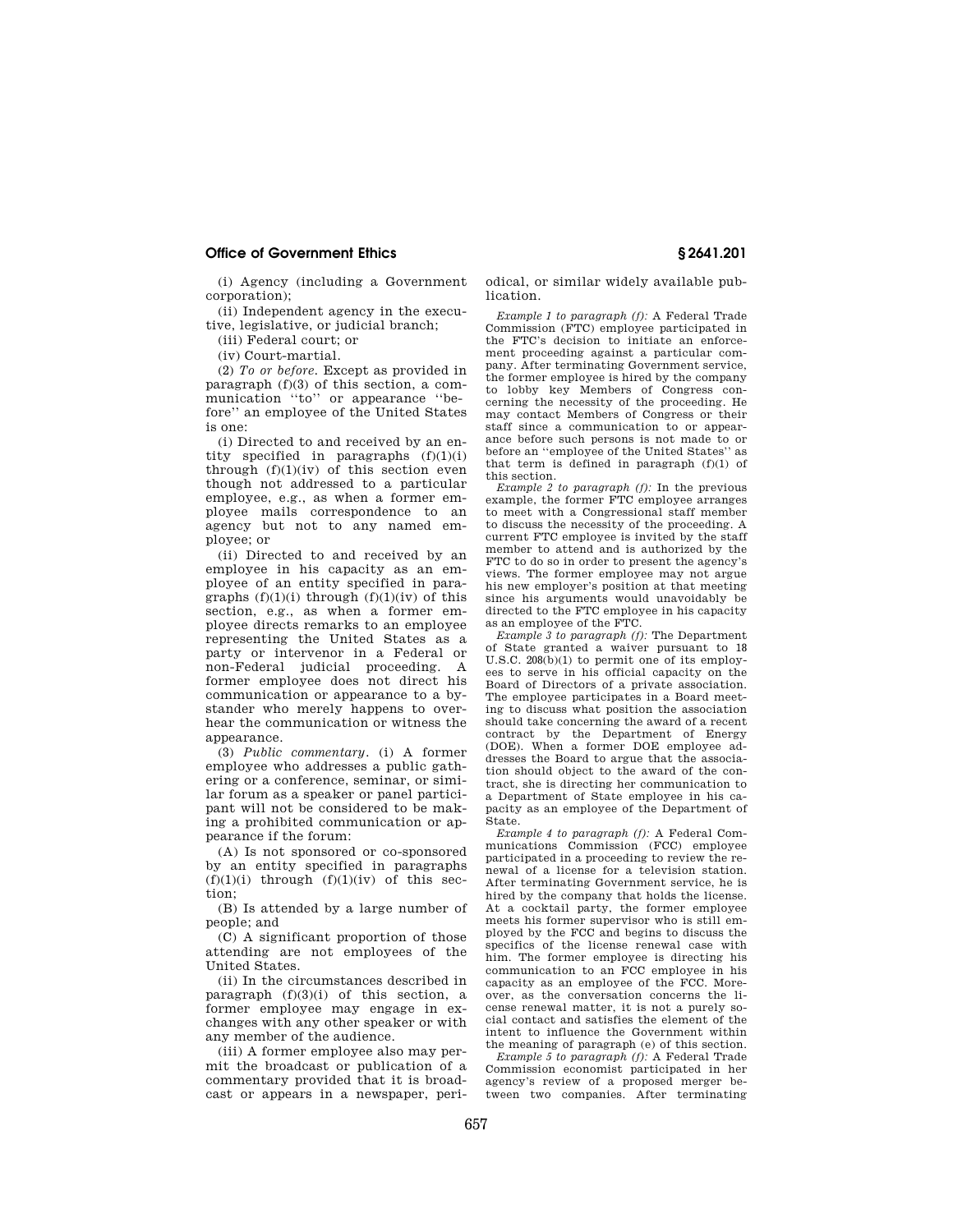Government service, she goes to work for a trade association that is interested in the proposed merger. She would like to speak about the proposed merger at a conference sponsored by the trade association. The conference is attended by 100 individuals, 50 of whom are employees of entities specified in paragraphs  $(f)(1)(i)$  through  $(f)(1)(iv)$  of this section. The former employee may speak at the conference and may engage in a discussion of the merits of the proposed merger in response to a question posed by a Department of Justice employee in attendance.

*Example 6 to paragraph (f):* The former employee in the previous example may, on behalf of her employer, write and permit publication of an op-ed piece in a metropolitan newspaper in support of a particular resolution of the merger proposal.

*Example 7 to paragraph (f):* ABC Company has a contract with the Department of Energy which requires that contractor personnel work closely with agency employees in adjoining offices and work stations in the same building. After leaving the Department, a former employee goes to work for another corporation that has an interest in performing certain work related to the same contract, and he arranges a meeting with certain ABC employees at the building where he previously worked on the project. At the meeting, he asks the ABC employees to mention the interest of his new employer to the project supervisor, who is an agency employee. Moreover, he tells the ABC employees that they can say that he was the source of this information. The ABC employees in turn convey this information to the project supervisor. The former employee has made a communication to an employee of the Department of Energy. His communication is directed to an agency employee because he intended that the information be conveyed to an agency employee with the intent that it be attributed to himself, and the circumstances indicate such a close working relationship between contractor personnel and agency employees that it was likely that the information conveyed to contractor personnel would be received by the agency.

(g) *On behalf of any other person*—(1) *On behalf of.* (i) A former employee makes a communication or appearance on behalf of another person if the former employee is acting as the other person's agent or attorney or if:

(A) The former employee is acting with the consent of the other person, whether express or implied; and

(B) The former employee is acting subject to some degree of control or direction by the other person in relation to the communication or appearance.

**§ 2641.201 5 CFR Ch. XVI (1–1–10 Edition)** 

(ii) A former employee does not act on behalf of another merely because his communication or appearance is consistent with the interests of the other person, is in support of the other person, or may cause the other person to derive a benefit as a consequence of the former employee's activity.

(2) *Any other person.* The term ''person'' is defined in §2641.104. For purposes of this paragraph, the term excludes the former employee himself or any sole proprietorship owned by the former employee.

*Example 1 to paragraph (g):* An employee of the Bureau of Land Management (BLM) participated in the decision to grant a private company the right to explore for minerals on certain Federal lands. After retiring from Federal service to pursue her hobbies, the former employee becomes concerned that BLM is misinterpreting a particular provision of the lease. The former employee may contact a current BLM employee on her own behalf in order to argue that her interpretation is correct.

*Example 2 to paragraph (g):* The former BLM employee from the previous example later joins an environmental organization as an uncompensated volunteer. The leadership of the organization authorizes the former employee to engage in any activity that she believes will advance the interests of the organization. She makes a communication on behalf of the organization when, pursuant to this authority, she writes to BLM on the organization's letterhead in order to present an additional argument concerning the interpretation of the lease provision. Although the organization did not direct her to send the specific communication to BLM, the circumstances establish that she made the communication with the consent of the organization and subject to a degree of control or direction by the organization.

*Example 3 to paragraph (g):* An employee of the Administration for Children and Families wrote the statement of work for a cooperative agreement to be issued to study alternative workplace arrangements. After terminating Government service, the former employee joins a nonprofit group formed to promote family togetherness. He is asked by his former agency to attend a meeting in order to offer his recommendations concerning the ranking of the grant applications he had reviewed while still a Government employee. The management of the nonprofit group agrees to permit him to take leave to attend the meeting in order to present his personal views concerning the ranking of the applications. Although the former employee is a salaried employee of the non-profit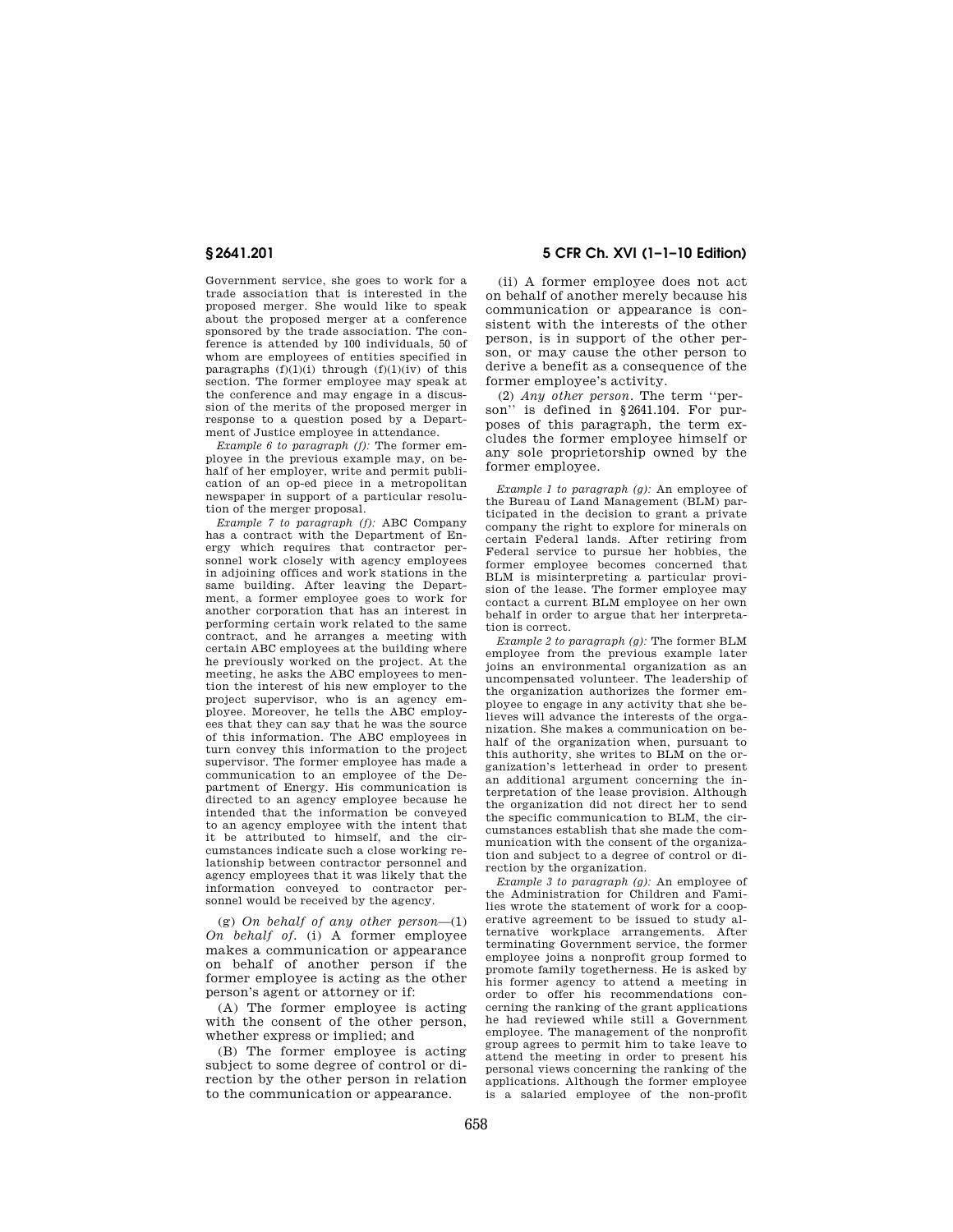group and his recommendations may be consistent with the group's interests, the circumstances establish that he did not make the communication subject to the control of the group.

*Example 4 to paragraph (g):* An Assistant Secretary of Defense participated in a meeting at which a defense contractor pressed Department of Defense (DOD) officials to continue funding the contractor's sole source contract to develop the prototype of a specialized robot. After terminating Government service, the former Assistant Secretary approaches the contractor and suggests that she can convince her former DOD colleagues to pursue development of the prototype robot. The contractor agrees that the former Assistant Secretary's proposed efforts could be useful and asks her to set up a meeting with key DOD officials for the following week. Although the former Assistant Secretary is not an employee of the contractor, the circumstances establish that she is acting subject to some degree of control or direction by the contractor.

(h) *Particular matter involving a specific party or parties*—(1) *Basic concept.*  The prohibition applies only to communications or appearances made in connection with a ''particular matter involving a specific party or parties.'' Although the statute defines ''particular matter'' broadly to include ''any investigation, application, request for a ruling or determination, rulemaking, contract, controversy, claim, charge, accusation, arrest, or judicial or other proceeding,'' 18 U.S.C. 207(i)(3), only those particular matters that involve a specific party or parties fall within the prohibition of section  $207(a)(1)$ . Such a matter typically involves a specific proceeding affecting the legal rights of the parties or an isolatable transaction or related set of transactions between identified parties, such as a specific contract, grant, license, product approval application, enforcement action, administrative adjudication, or court case.

*Example 1 to paragraph (h)(1):* An employee of the Department of Housing and Urban Development approved a specific city's application for Federal assistance for a renewal project. After leaving Government service, she may not represent the city in relation to that application as it is a particular matter involving specific parties in which she participated personally and substantially as a Government employee.

*Example 2 to paragraph (h)(1):* An attorney in the Department of Justice drafted provisions of a civil complaint that is filed in Federal court alleging violations of certain environmental laws by ABC Company. The attorney may not subsequently represent ABC before the Government in connection with the lawsuit, which is a particular matter involving specific parties.

(2) *Matters of general applicability not covered.* Legislation or rulemaking of general applicability and the formulation of general policies, standards or objectives, or other matters of general applicability are not particular matters involving specific parties. International agreements, such as treaties and trade agreements, must be evaluated in light of all relevant circumstances to determine whether they should be considered particular matters involving specific parties; relevant considerations include such factors as whether the agreement focuses on a specific property or territory, a specific claim, or addresses a large number of diverse issues or economic interests.

*Example 1 to paragraph (h)(2):* A former employee of the Mine Safety and Health Administration (MSHA) participated personally and substantially in the development of a regulation establishing certain new occupational health and safety standards for mine workers. Because the regulation applies to the entire mining industry, it is a particular matter of general applicability, not a matter involving specific parties, and the former employee would not be prohibited from making post-employment representations to the Government in connection with this regulation.

*Example 2 to paragraph (h)(2):* The former employee in the previous example also assisted MSHA in its defense of a lawsuit brought by a trade association challenging the same regulation. This lawsuit is a particular matter involving specific parties, and the former MSHA employee would be prohibited from representing the trade association or anyone else in connection with the case.

*Example 3 to paragraph (h)(2):* An employee of the National Science Foundation formulated policies for a grant program for organizations nationwide to produce science education programs targeting elementary school age children. She is not prohibited from later representing a specific organization in connection with its application for assistance under the program.

*Example 4 to paragraph (h)(2):* An employee in the legislative affairs office of the Department of Homeland Security (DHS) drafted official comments submitted to Congress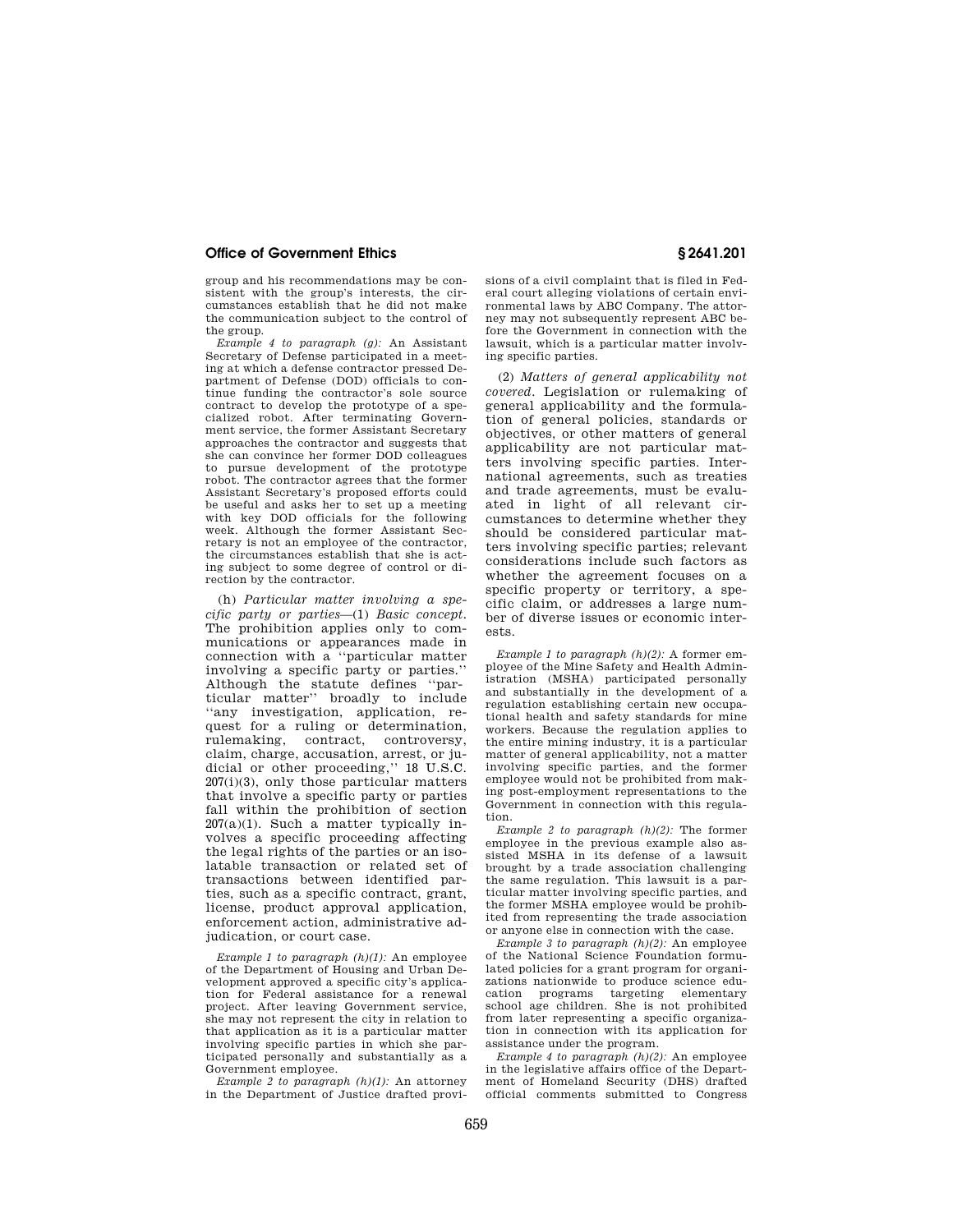with respect to a pending immigration reform bill. After leaving the Government, he contacts DHS on behalf of a private organization seeking to influence the Administration to insist on certain amendments to the bill. This is not prohibited. Generally, legislation is not a particular matter involving specific parties. However, if the same employee had participated as a DHS employee in formulating the agency's position on proposed private relief legislation granting citizenship to a specific individual, this matter would involve specific parties, and the employee would be prohibited from later making representational contacts in connection with this matter.

*Example 5 to paragraph (h)(2):* An employee of the Food and Drug Administration (FDA) drafted a proposed rule requiring all manufacturers of a particular type of medical device to obtain pre-market approval for their products. It was known at the time that only three or four manufacturers currently were marketing or developing such products. However, there was nothing to preclude other manufacturers from entering the market in the future. Moreover, the regulation on its face was not limited in application to those companies already known to be involved with this type of product at the time of promulgation. Because the proposed rule would apply to an open-ended class of manufacturers, not just specifically identified companies, it would not be a particular matter involving specific parties. After leaving Government, the former FDA employee would not be prohibited from representing a manufacturer in connection with the final rule or the application of the rule in any specific case.

*Example 6 to paragraph (h)(2):* A former agency attorney participated in drafting a standard form contract and certain standard terms and clauses for use in all future contracts. The adoption of a standard form and language for all contracts is a matter of general applicability, not a particular matter involving specific parties. Therefore, the attorney would not be prohibited from representing another person in a dispute involving the application of one of the standard terms or clauses in a specific contract in which he did not participate as a Government employee.

*Example 7 to paragraph (h)(2):* An employee of the Department of State participated in the development of the United States' position with respect to a proposed treaty with a foreign government concerning transfer of ownership with respect to a parcel of real property and certain operations there. After terminating Government employment, this individual seeks to represent the foreign government before the Department with respect to certain issues arising in the final stage of the treaty negotiations. This bilateral treaty is a particular matter involving

# **§ 2641.201 5 CFR Ch. XVI (1–1–10 Edition)**

specific parties, and the former employee had participated personally and substantially in this matter. Note also that certain employees may be subject to additional restrictions with respect to trade and treaty negotiations or representation of a foreign entity, pursuant to 18 U.S.C. 207(b) and (f).

*Example 8 to paragraph (h)(2):* The employee in the previous example participated for the Department in negotiations with respect to a multilateral trade agreement concerning tariffs and other trade practices in regard to various industries in 50 countries. The proposed agreement would provide various stages of implementation, with benchmarks for certain legislative enactments by signatory countries. These negotiations do not concern a particular matter involving specific parties. Even though the former employee would not be prohibited under section 207(a)(1) from representing another person in connection with this matter, she must comply with any applicable restrictions in 18  $\overline{U}$ .S.C. 207(b) and  $\overline{f}$ .

(3) *Specific parties at all relevant times*. The particular matter must involve specific parties both at the time the individual participated as a Government employee and at the time the former employee makes the communication or appearance, although the parties need not be identical at both times.

*Example 1 to paragraph (h)(3):* An employee of the Department of Defense (DOD) performed certain feasibility studies and other basic conceptual work for a possible innovation to a missile system. At the time she was involved in the matter, DOD had not identified any prospective contractors who might perform the work on the project. After she left Government, DOD issued a request for proposals to construct the new system, and she now seeks to represent one of the bidders in connection with this procurement. She may do so. Even though the procurement is a particular matter involving specific parties at the time of her proposed representation, no parties to the matter had been identified at the time she participated in the project as a Government employee.

*Example 2 to paragraph (h)(3):* A former employee in an agency inspector general's office conducted the first investigation of its kind concerning a particular fraudulent accounting practice by a grantee. This investigation resulted in a significant monetary recovery for the Government, as well as a settlement agreement in which the grantee agreed to use only certain specified accounting methods in the future. As a result of this case, the agency decided to issue a proposed rule expressly prohibiting the fraudulent accounting practice and requiring all grantees to use the same accounting methods that had been developed in connection with the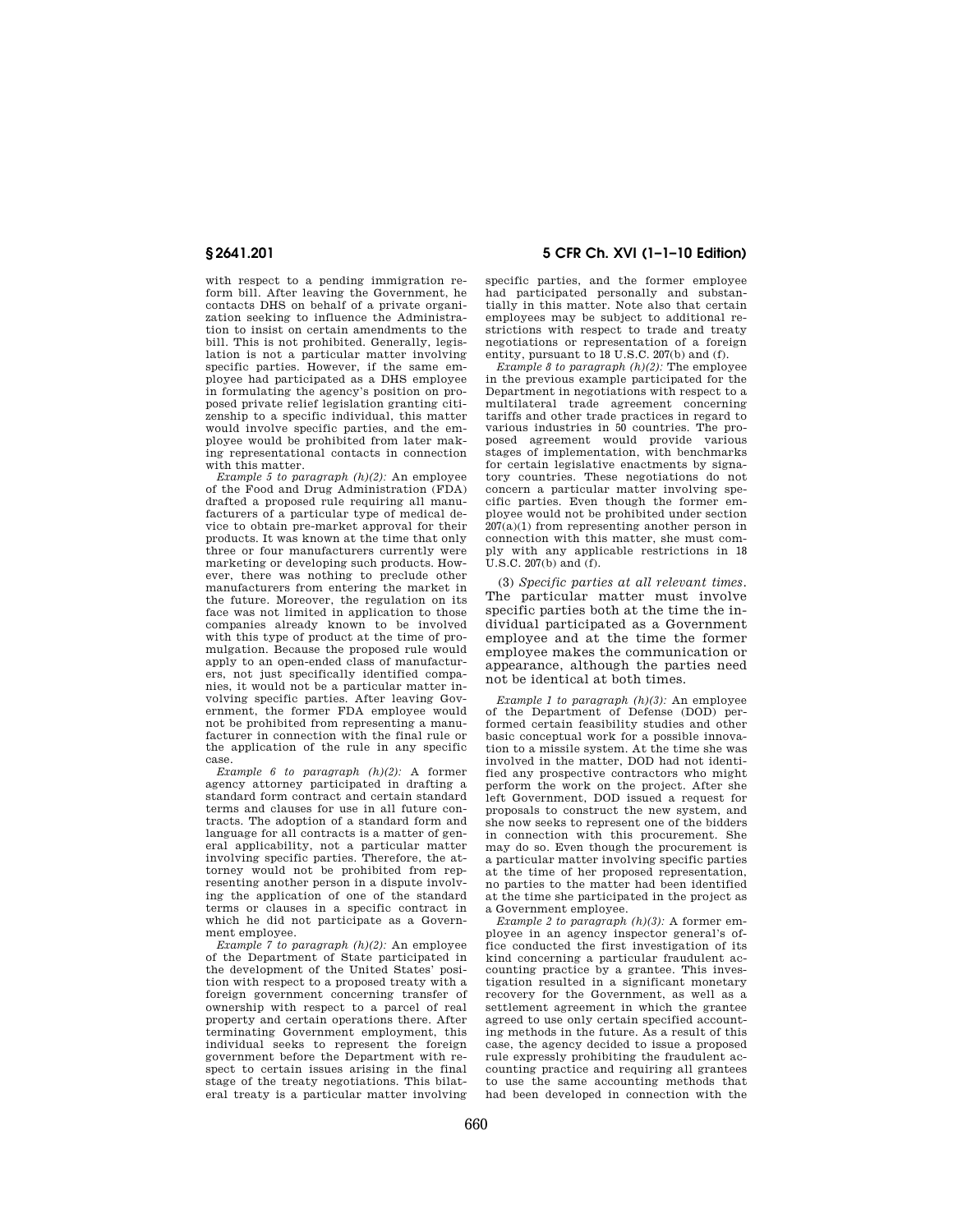settlement agreement. The former employee may represent a group of grantees submitting comments critical of the proposed regulation. Although the proposed regulation in some respects evolved from the earlier fraud case, which did involve specific parties, the subsequent rulemaking proceeding does not involve specific parties.

(4) *Preliminary or informal stages in a matter*. When a particular matter involving specific parties begins depends on the facts. A particular matter may involve specific parties prior to any formal action or filings by the agency or other parties. Much of the work with respect to a particular matter is accomplished before the matter reaches its final stage, and preliminary or informal action is covered by the prohibition, provided that specific parties to the matter actually have been identified. With matters such as grants, contracts, and other agreements, ordinarily specific parties are first identified when initial proposals or indications of interest, such as responses to requests for proposals (RFP) or earlier expressions of interest, are received by the Government; in unusual circumstances, however, such as a sole source procurement or when there are sufficient indicia that the Government has explicitly identified a specific party in an otherwise ordinary prospective grant, contract, or agreement, specific parties may be identified even prior to the receipt of a proposal or expression of interest.

*Example 1 to paragraph (h)(4):* A Government employee participated in internal agency deliberations concerning the merits of taking enforcement action against a company for certain trade practices. He left the Government before any charges were filed against the company. He has participated in a particular matter involving specific parties and may not represent another person in connection with the ensuing administrative or judicial proceedings against the company.

*Example 2 to paragraph (h)(4):* A former special Government employee (SGE) of the Agency for Health Care Policy and Research served, before leaving the agency, on a "peer<br>review" committee that made a reccommittee that made a recommendation to the agency concerning the technical merits of a specific grant proposal submitted by a university. The committee's recommendations are nonbinding and constitute only the first of several levels of review within the agency. Nevertheless, the SGE participated in a particular matter involving specific parties and may not represent the university in subsequent efforts to obtain the same grant.

*Example 3 to paragraph (h)(4):* Prior to filing a product approval application with a regulatory agency, a company sought guidance from the agency. The company provided specific information concerning the product, including its composition and intended uses, safety and efficacy data, and the results and designs of prior studies on the product. After a series of meetings, the agency advised the company concerning the design of additional studies that it should perform in order to address those issues that the agency still believed were unresolved. Even though no formal application had been filed, this was a particular matter involving specific parties. The agency guidance was sufficiently specific, and it was clearly intended to address the substance of a prospective application and to guide the prospective applicant in preparing an application that would meet approval requirements. An agency employee who was substantially involved in developing this guidance could not leave the Government and represent the company when it submits its formal product approval application.

*Example 4 to paragraph (h)(4):* A Government scientist participated in preliminary, internal deliberations about her agency's need for additional laboratory facilities. After she terminated Government service, the General Services Administration issued a request for proposals (RFP) seeking private architectural services to design the new laboratory space for the agency. The former employee may represent an architectural firm in connection with its response to the RFP. During the preliminary stage in which the former employee participated, no specific architectural firms had been identified for the proposed work.

*Example 5 to paragraph (h)(4):* In the previous example, the proposed laboratory was to be an extension of a recently completed laboratory designed by XYZ Architectural Associates, and the Government had determined to pursue a sole source contract with that same firm for the new work. Even before the firm was contacted or expressed any interest concerning the sole source contract, the former employee participated in meetings in which specifications for a potential sole source contract with the firm were discussed. The former employee may not represent XYZ before the Government in connection with this matter.

(5) *Same particular matter*—(i) *General.*  The prohibition applies only to communications or appearances in connection with the same particular matter involving specific parties in which the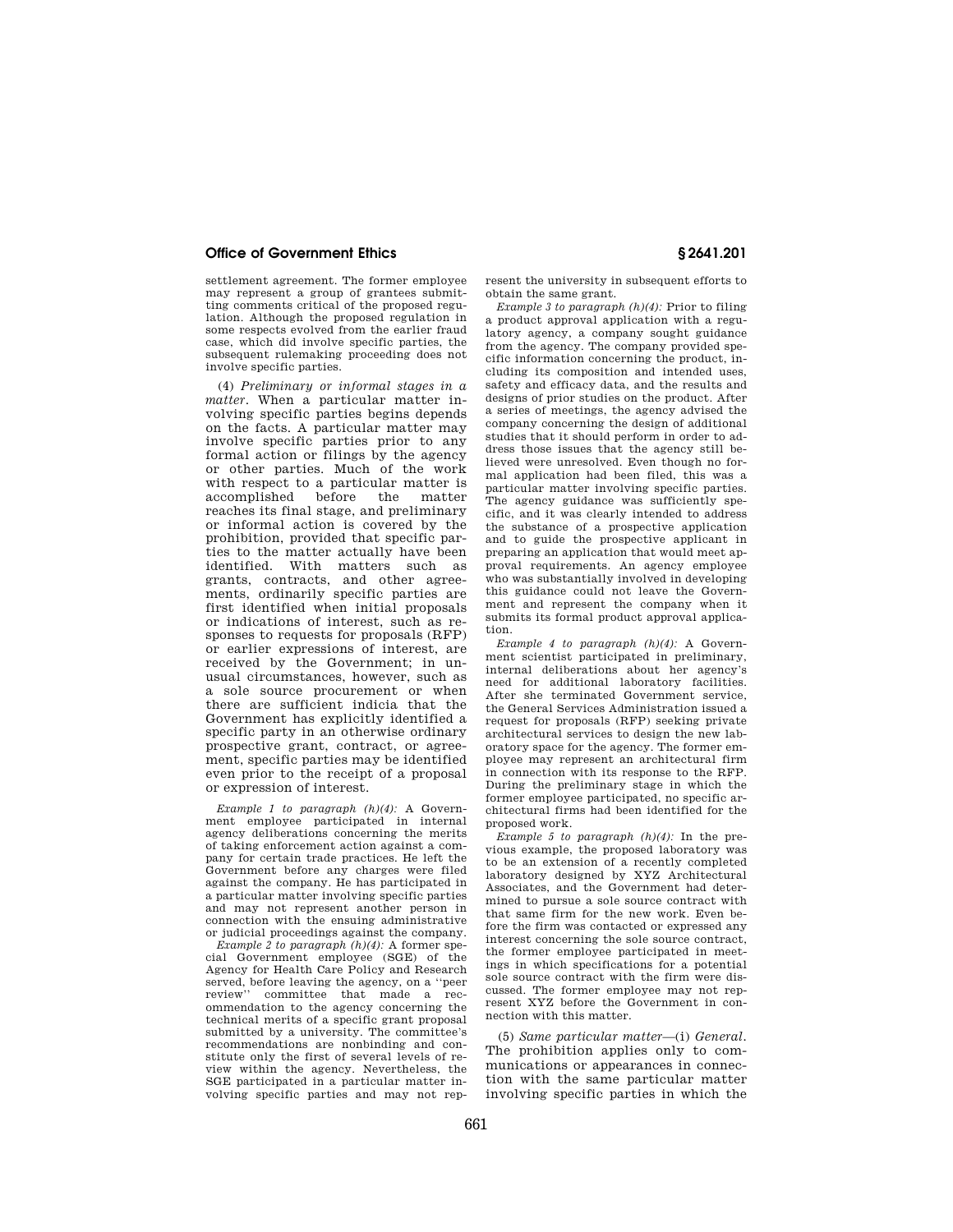former employee participated as a Government employee. The same particular matter may continue in another form or in part. In determining whether two particular matters involving specific parties are the same, all relevant factors should be considered, including the extent to which the matters involve the same basic facts, the same or related parties, related issues, the same confidential information, and the amount of time elapsed.

(ii) *Considerations in the case of contracts, grants, and other agreements*. With respect to matters such as contracts, grants or other agreements:

(A) A new matter typically does not arise simply because there are amendments, modifications, or extensions of a contract (or other agreement), unless there are fundamental changes in objectives or the nature of the matter;

(B) Generally, successive or otherwise separate contracts (or other agreements) will be viewed as different matters from each other, absent some indication that one contract (or other agreement) contemplated the other or that both are in support of the same specific proceeding;

(C) A contract is almost always a single particular matter involving specific parties. However, under compelling circumstances, distinct aspects or phases of certain large umbrella-type contracts, involving separate task orders or delivery orders, may be considered separate individual particular matters involving specific parties, if an agency determines that articulated lines of division exist. In making this determination, an agency should consider the relevant factors as described above. No single factor should be determinative, and any divisions must be based on the contract's characteristics, which may include, among other things, performance at different geographical locations, separate and distinct subject matters, the separate negotiation or competition of individual task or delivery orders, and the involvement of different program offices or even different agencies.

*Example 1 to paragraph (h)(5):* An employee drafted one provision of an agency contract to procure new software. After she left Government, a dispute arose under the same contract concerning a provision that she did

**§ 2641.201 5 CFR Ch. XVI (1–1–10 Edition)** 

not draft. She may not represent the contractor in this dispute. The contract as a whole is the particular matter involving specific parties and may not be fractionalized into separate clauses for purposes of avoiding the prohibition of 18 U.S.C. 207(a)(1).

*Example 2 to paragraph (h)(5):* In the previous example, a new software contract was awarded to the same contractor through a full and open competition, following the employee's departure from the agency. Although no major changes were made in the contract terms, the new contract is a different particular matter involving specific parties.

*Example 3 to paragraph (h)(5):* A former special Government employee (SGE) recommended that his agency approve a new food additive made by Good Foods, Inc., on the grounds that it was proven safe for human consumption. The Healthy Food Alliance (HFA) sued the agency in Federal court to challenge the decision to approve the product. After leaving Government service, the former SGE may not serve as an expert witness on behalf of HFA in this litigation because it is a continuation of the same product approval matter in which he participated personally and substantially.

*Example 4 to paragraph (h)(5):* An employee of the Department of the Army negotiated and supervised a contract with Munitions, Inc. for four million mortar shells meeting certain specifications. After the employee left Government, the Army sought a contract modification to add another one million shells. All specifications and contractual terms except price, quantity and delivery dates were identical to those in the original contract. The former Army employee may not represent Munitions in connection with this modification, because it is part of the same particular matter involving specific parties as the original contract.

*Example 5 to the paragraph (h)(5):* In the previous example, certain changes in technology occurred since the date of the original contract, and the proposed contract modifications would require the additional shells to incorporate new design features. Moreover, because of changes in the Army's internal system for storing and distributing shells to various locations, the modifications would require Munitions to deliver its product to several de-centralized destination points, thus requiring Munitions to develop novel delivery and handling systems and incur new transportation costs. The Army considers these modifications to be fundamental changes in the approach and objectives of the contract and may determine that these changes constitute a new particular matter.

*Example 6 to paragraph (h)(5):* A Government employee reviewed and approved certain wiretap applications. The prosecution of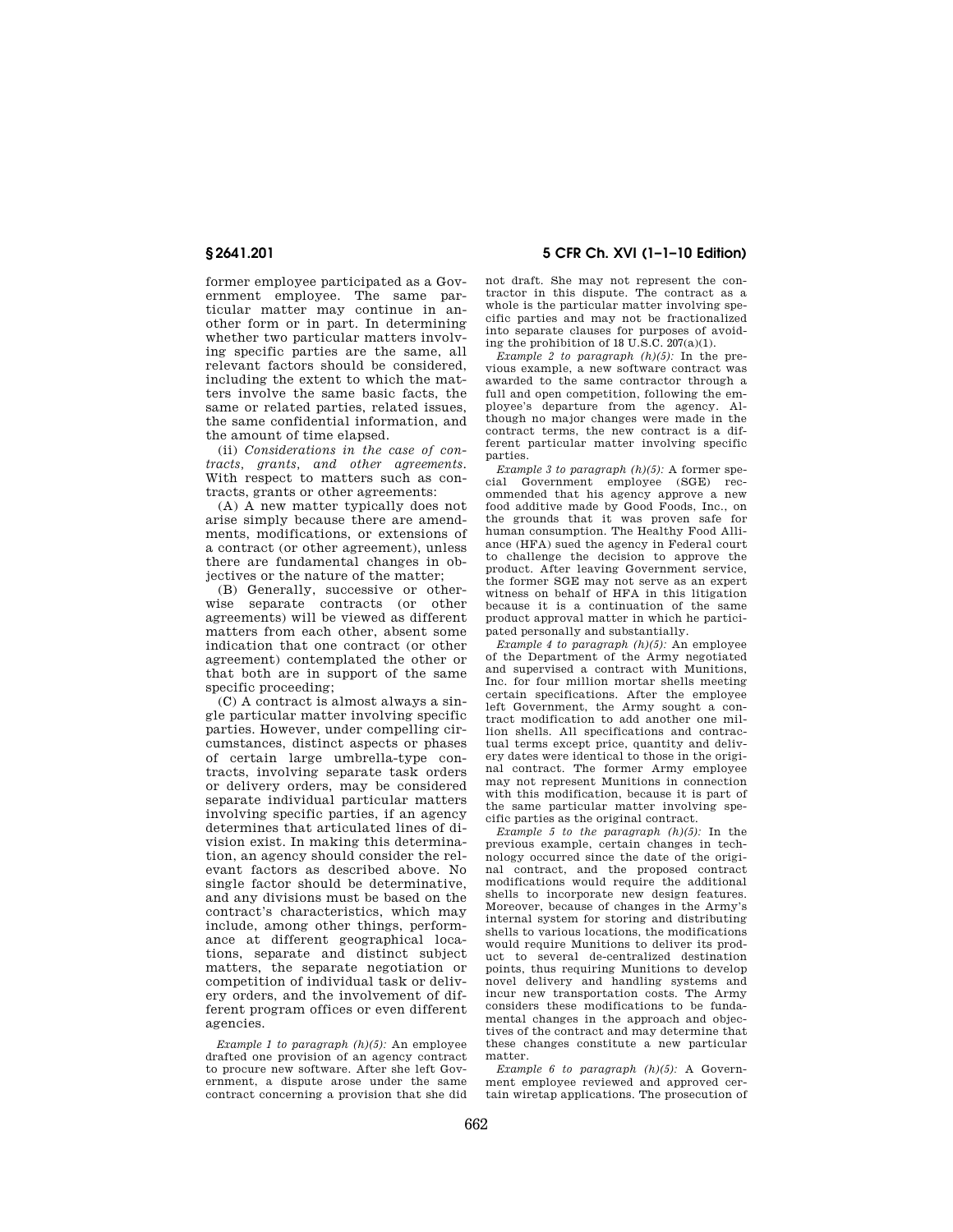a person overheard during the wiretap, although not originally targeted, must be regarded as part of the same particular matter as the original wiretap application. The reason is that the validity of the wiretap may be put in issue and many of the facts giving rise to the wiretap application would be involved.

*Example 7 to paragraph (h)(5):* The Navy awards an indefinite delivery contract for environmental remediation services in the northeastern U.S. A Navy engineer is assigned as the Navy's technical representative on a task order for remediation of an oil spill at a Navy activity in Maine. The Navy engineer is personally and substantially involved in the task order (e.g., he negotiates the scope of work, the labor hours required, and monitors the contractor's performance). Following successful completion of the remediation of the oil spill in Maine, the Navy engineer leaves Government service and goes to work for the Navy's remediation contractor. In year two of the contract, the Navy issues a task order for the remediation of leadbased paint at a Navy housing complex in Connecticut. The contractor assigns the former Navy engineer to be its project manager for this task order, which will require him to negotiate with the Navy about the scope of work and the labor hours under the task order. Although the task order is placed under the same indefinite delivery contract (the terms of which remain unchanged), the Navy would be justified in determining that the lead-based paint task order is a separate particular matter as it involves a different type of remediation, at a different location, and at a different time. Note, however, that the engineer in this example had not participated personally and substantially in the overall contract. Any former employee who had—for example, by participating personally and substantially in the initial award or subsequent oversight of the umbrella contract—will be deemed to have also participated personally and substantially in any individual particular matters resulting from the agency's determination that such contract is divisible.

*Example 8 to paragraph (h)(5):* An agency contracts with Company A to install a satellite system connecting the headquarters office to each of its twenty field offices. Although the field offices are located at various locations throughout the country, each installation is essentially identical, with the terms of each negotiated in the main contract. Therefore, this contract should not be divided into separate particular matters involving specific parties.

(i) *Participated personally and substantially*—(1) *Participate*. To ''participate'' means to take an action as an employee through decision, approval, disapproval, recommendation, the rendering of advice, investigation, or other such action, or to purposefully forbear in order to affect the outcome of a matter. An employee can participate in particular matters that are pending other than in his own agency. An employee does not participate in a matter merely because he had knowledge of its existence or because it was pending under his official responsibility. An employee does not participate in a matter within the meaning of this section unless he does so in his official capacity.

(2) *Personally*. To participate ''personally'' means to participate:

(i) Directly, either individually or in combination with other persons; or

(ii) Through direct and active supervision of the participation of any person he supervises, including a subordinate.

(3) *Substantially*. To participate ''substantially'' means that the employee's involvement is of significance to the matter. Participation may be substantial even though it is not determinative of the outcome of a particular matter. However, it requires more than official responsibility, knowledge, perfunctory involvement, or involvement on an administrative or peripheral issue. A finding of substantiality should be based not only on the effort devoted to a matter, but also on the importance of the effort. While a series of peripheral involvements may be insubstantial, the single act of approving or participating in a critical step may be substantial. Provided that an employee participates in the substantive merits of a matter, his participation may be substantial even though his role in the matter, or the aspect of the matter in which he is participating, may be minor in relation to the matter as a whole. Participation in peripheral aspects of a matter or in aspects not directly involving the substantive merits of a matter (such as reviewing budgetary procedures or scheduling meetings) is not substantial.

*Example 1 to paragraph (i):* A General Services Administration (GSA) attorney drafted a standard form contract and certain standard terms and clauses for use in future contracts. A contracting officer uses one of the standard clauses in a subsequent contract without consulting the GSA attorney. The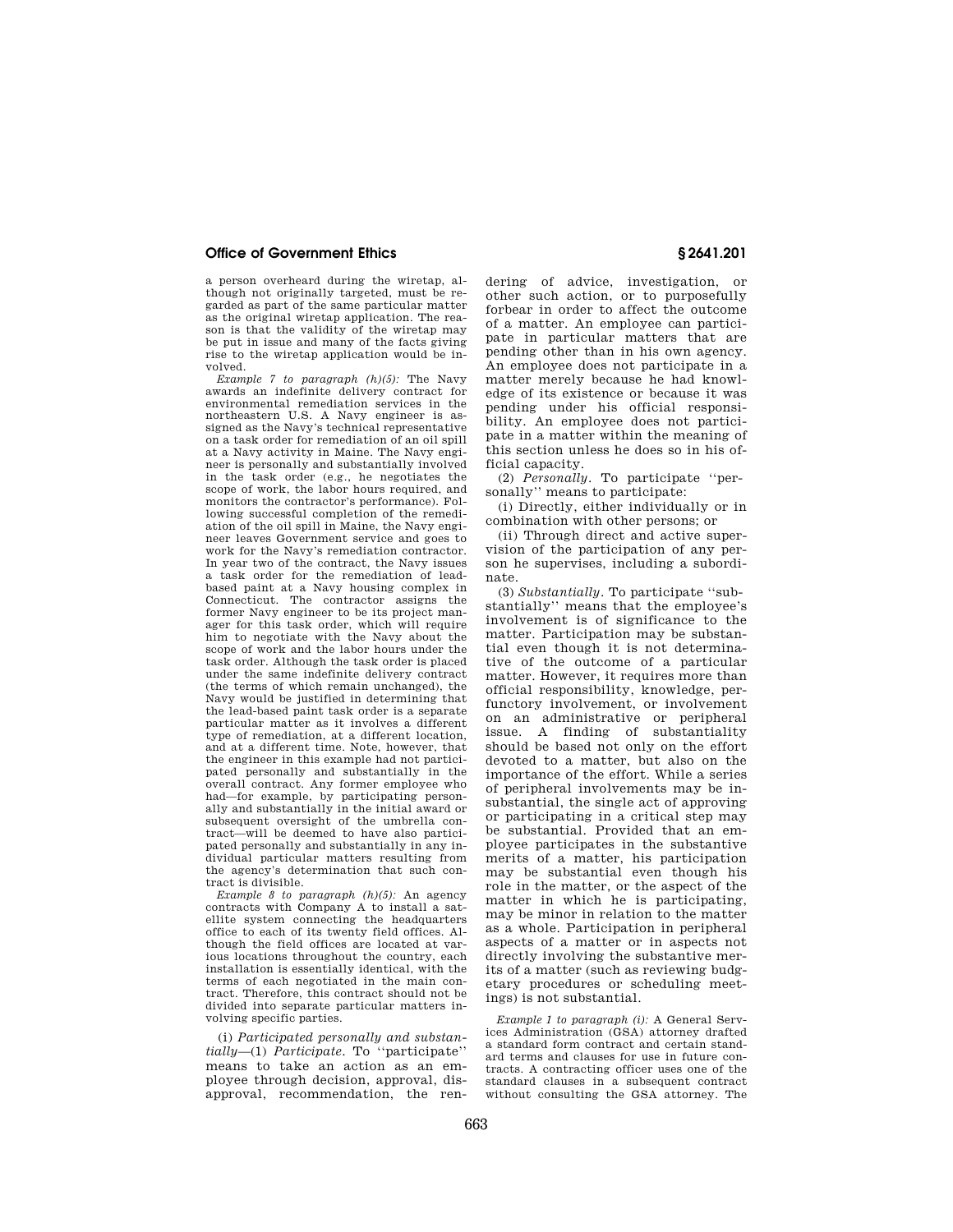attorney did not participate personally in the subsequent contract.

*Example 2 to paragraph (i):* An Internal Revenue Service (IRS) attorney is neither in charge of nor does she have official responsibility for litigation involving a particular delinquent taxpayer. At the request of a coworker who is assigned responsibility for the litigation, the lawyer provides advice concerning strategy during the discovery stage of the litigation. The IRS attorney participated personally in the litigation.

*Example 3 to paragraph (i):* The IRS attorney in the previous example had no further involvement in the litigation. She participated substantially in the litigation notwithstanding that the post-discovery stages of the litigation lasted for ten years after the day she offered her advice.

*Example 4 to paragraph (i):* The General Counsel of the Office of Government Ethics (OGE) contacts the OGE attorney who is assigned to evaluate all requests for ''certificates of divestiture'' to check on the status of the attorney's work with respect to all pending requests. The General Counsel makes no comment concerning the merits or relative importance of any particular request. The General Counsel did not participate substantially in any particular request when she checked on the status of all pending requests.

*Example 5 to paragraph (i):* The OGE attorney in the previous example completes his evaluation of a particular certificate of divestiture request and forwards his recommendation to the General Counsel. The General Counsel forwards the package to the Director of OGE with a note indicating her concurrence with the attorney's recommendation. The General Counsel participated substantially in the request.

*Example 6 to paragraph (i):* An International Trade Commission (ITC) computer programmer developed software designed to analyze data related to unfair trade practice complaints. At the request of an ITC employee who is considering the merits of a particular complaint, the programmer enters all the data supplied to her, runs the computer program, and forwards the results to the employee who will make a recommendation to an ITC Commissioner concerning the disposition of the complaint. The programmer did not participate substantially in the complaint.

*Example 7 to paragraph (i):* The director of an agency office must concur in any decision to grant an application for technical assistance to certain nonprofit entities. When a particular application for assistance comes into her office and is presented to her for decision, she intentionally takes no action on it because she believes the application will raise difficult policy questions for her agency at this time. As a consequence of her inaction, the resolution of the application is

**§ 2641.201 5 CFR Ch. XVI (1–1–10 Edition)** 

deferred indefinitely. She has participated personally and substantially in the matter.

(j) *United States is a party or has a direct and substantial interest*—(1) *United States*. For purposes of this paragraph, the ''United States'' means:

(i) The executive branch (including a Government corporation);

(ii) The legislative branch; or

(iii) The judicial branch.

(2) *Party or direct and substantial interest*. The United States may be a party to or have a direct and substantial interest in a particular matter even though it is pending in a non-Federal forum, such as a State court. The United States is neither a party to nor does it have a direct and substantial interest in a particular matter merely because a Federal statute is at issue or a Federal court is serving as the forum for resolution of the matter. When it is not clear whether the United States is a party to or has a direct and substantial interest in a particular matter, this determination shall be made in accordance with the following procedure:

(i) *Coordination by designated agency ethics official*. The designated agency ethics official (DAEO) for the former employee's agency shall have the primary responsibility for coordinating this determination. When it appears likely that a component of the United States Government other than the former employee's former agency may be a party to or have a direct and substantial interest in the particular matter, the DAEO shall coordinate with agency ethics officials serving in those components.

(ii) *Agency determination*. A component of the United States Government shall determine if it is a party to or has a direct and substantial interest in a matter in accordance with its own internal procedures. It shall consider all relevant factors, including whether:

(A) The component has a financial interest in the matter;

(B) The matter is likely to have an effect on the policies, programs, or operations of the component;

(C) The component is involved in any proceeding associated with the matter, e.g., as by having provided witnesses or documentary evidence; and